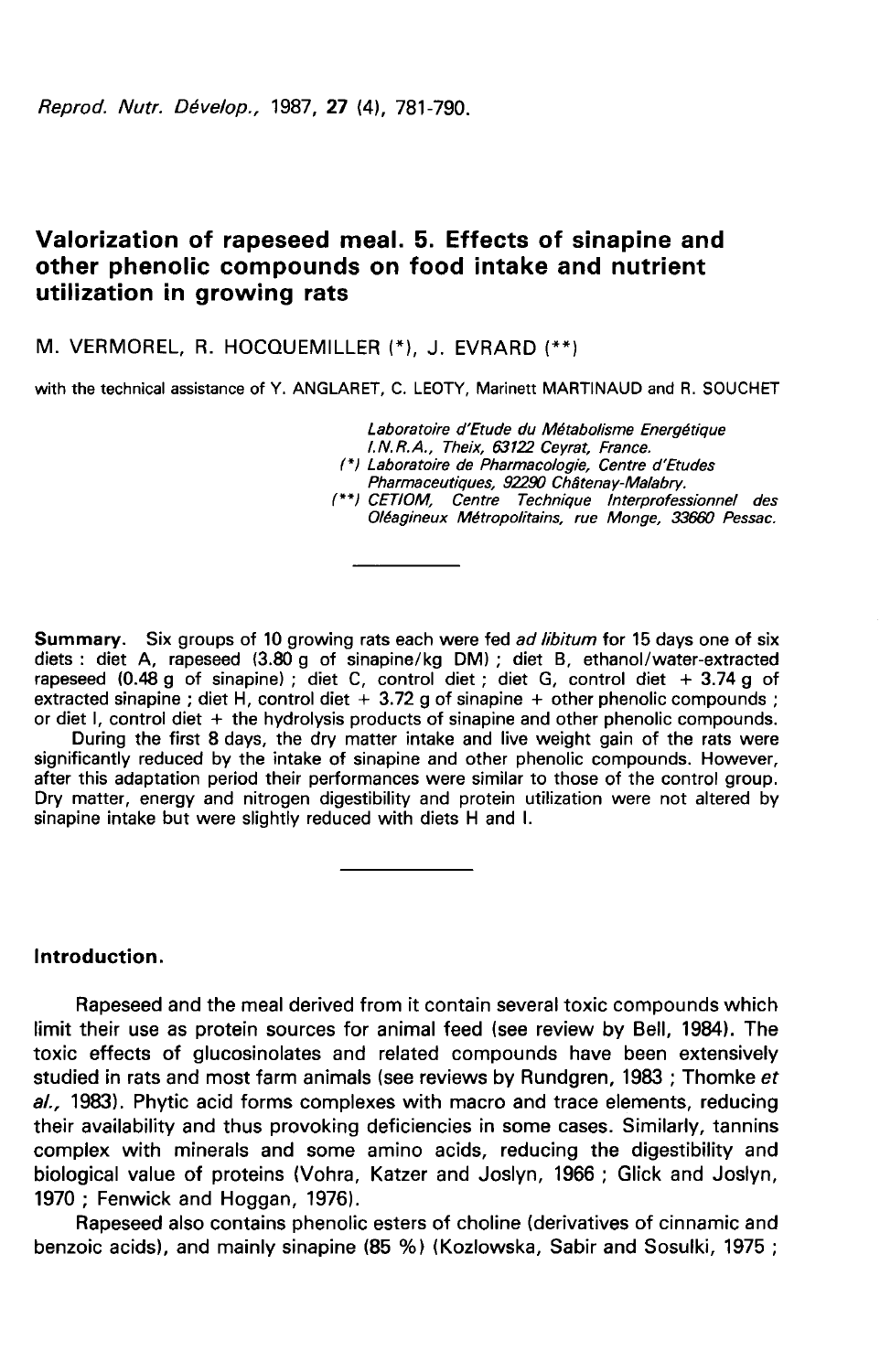Larsen et al., 1983). It has long been known (Schwarze, 1949) that this compound is responsible for the bitter taste of rapeseed, which reduces its palatability, and it may cause the disagreeable taste of milk and meat from cows and calves fed rapeseed (Anderson and Anderson, 1982, quoted by Larsen et al., 1983), although there is no sensory evidence of this. The sinapine content of low-glucosinolate rapeseed meals, obtained by plant breeding, is comparable with that of older varieties : 6 to 18 g/kg dry matter (Fenwick and Hoggan, 1976 ; Fenwick and Curtis, 1980).

Sinapine is degraded in the rat gut (Bille et  $al.$ , 1983) ; in the caeca of poultry it gives rise to trimethylamine (TMA) (Müller, Coleman and Clandinin, 1978). In hens producing brown-shelled eggs, the goitrin, or VTO, derived from the glucosinolates in rapeseed blocks the thyroid, causing and inhibition of TMA oxidase synthesis in liver microsomes (Pearson et al., 1979 ; Goh, Robblee and Clandinin, 1983). The accumulation of TMA in eggs causes a crabbly/fishy taint (Hobson-Frohock et al., 1973). In contrast, the few results concerning the effects of sinapine on growth are not conclusive, e.g. extracted sinapine does not appear to have any effect on the weight gain and feed efficiency of chicks and rats (Clandinin, 1961 ; Austin and Wolff, 1968). However, Josefsson and Uppstr6m (1976) found that it reduced intake and growth rate in rats without decreasing the nutritive value of feeds. Furthermore, there is no data concerning the toxicity of other phenolic compounds. The aim of the present study was to determine the effect of sinapine and other phenolic compounds extracted from rapeseed on rat growth and the protein value of feeds.

# Material and methods.

Feeds and extraction of phenolic compounds (fig. 1).

Feed A was a double zero rapeseed meal with a very low glucosinolate content (0.45 g of ITC/kg DM and only traces of VTO). Oil was extracted with hexane at 105 °C. After desolventization, the rapeseed meal was cooked at 105 °C. It contained 392 g of crude protein and 11.5 g of sinapine/kg DM. The sinapine content was determined by the method of Legueult, Hocquemiller and Cave (1981), i.e. sinapine thiocyanate, formed from potassium thiocyanate, was measured by ultraviolet spectrophotometry (330 nm).

Feed B included the residue from meal A after aqueous alcohol extraction. It contained 440 g of crude protein and only 1.6 g of sinapine/kg DM. The sugars, alphagalactosides, sinapine, sinapic acids and flavonol glucoside esters had been extracted by the aqueous alcohol solution (80 % ethanol) (Tantawy, Robin and Thollier, 1983).

**Extract G was obtained after evaporation of ethanol in the aqueous alcohol extract,** treatment of the aqueous extract with petrol ether and then with ethylacetate to eliminate weakly charged compounds such as aglycons, and finally, extraction of phenolic compounds with butanol. This extract represented 10 g of dry product/kg of meal and contained 31.2 % of sinapine along with other phenolic compounds. Extract  $H$  was the freeze-dried residue of the aqueous extract, representing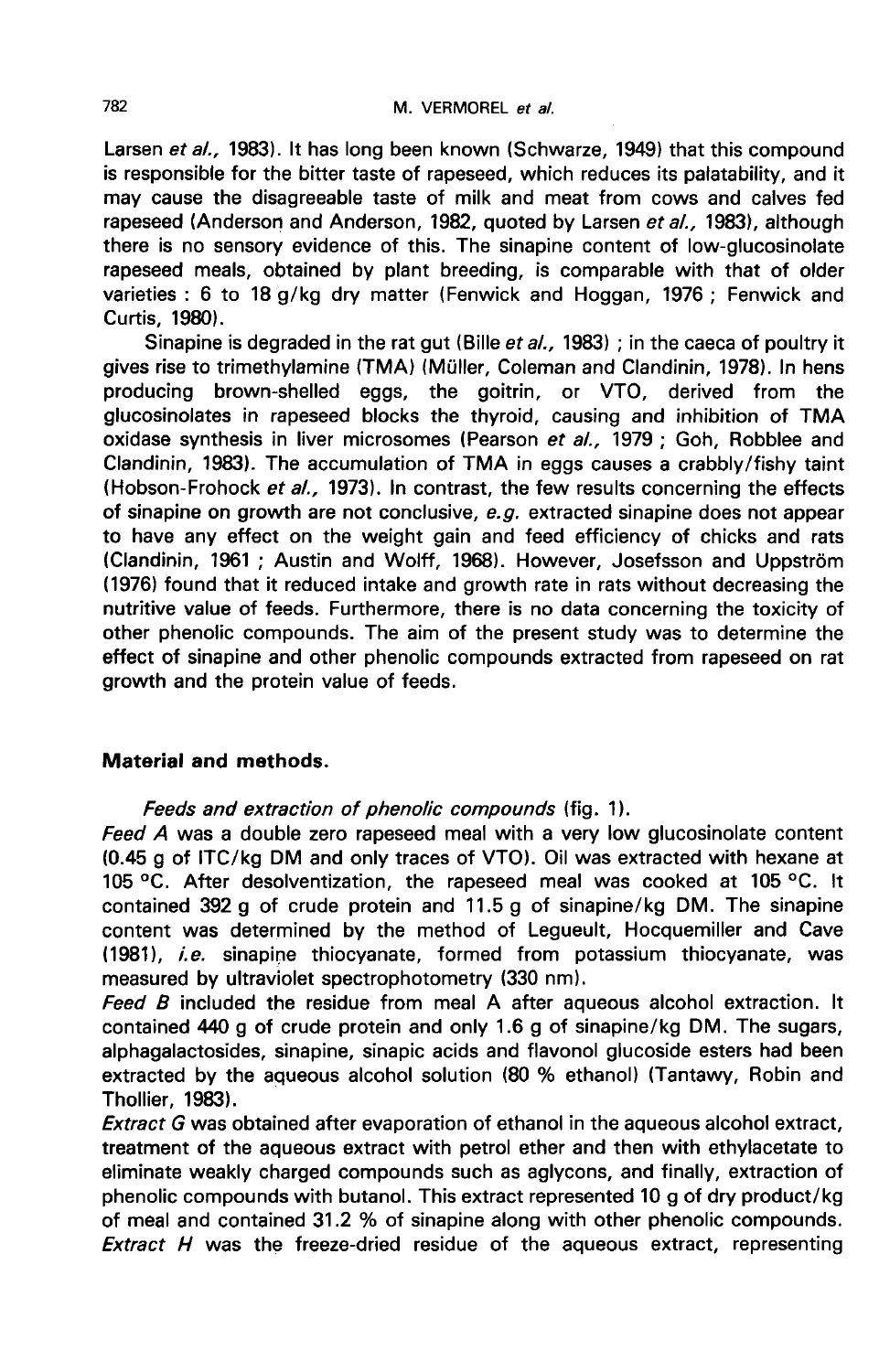

FIG. 1. - Methods of preparation of phenolic extracts.

76 g/kg of rapeseed meal and containing only 4.9 % of sinapine and other phenolic compounds.

**Extract / was obtained after alkaline hydrolysis of extract H to destroy the sinapine.** Extract I (78 g/kg of meal) contained no sinapine but its degradation products (especially sinapic acid and choline) and other phenolic compounds.

### Diets studied (table 1).

Diets A and B : the whole (A) rapeseed meal or its extract (B) was the sole source of protein in the diet, supplemented by 0.50 g of L-lysine/kg DM. These diets contained 3.80 and 0.48 g of sinapine/kg DM, respectively.

Diet C (control) : a semi-synthetic diet based on wheat starch and herring meal supplemented with methionine.

Diet G: the control diet to which was added 12 g of extract  $G/kg$  DM so that the sinapine content was similar to that of diet A.

Diet  $H$ : the control diet with 76 g of H extract/kg DM. Its sinapine content was also close to that of diet A.

Diet I: the control diet  $+72$  g of extract I/kg DM. This diet contained no sinapine but the proportions of its hydrolysis products corresponded to the sinapine contents of diets A, G and H.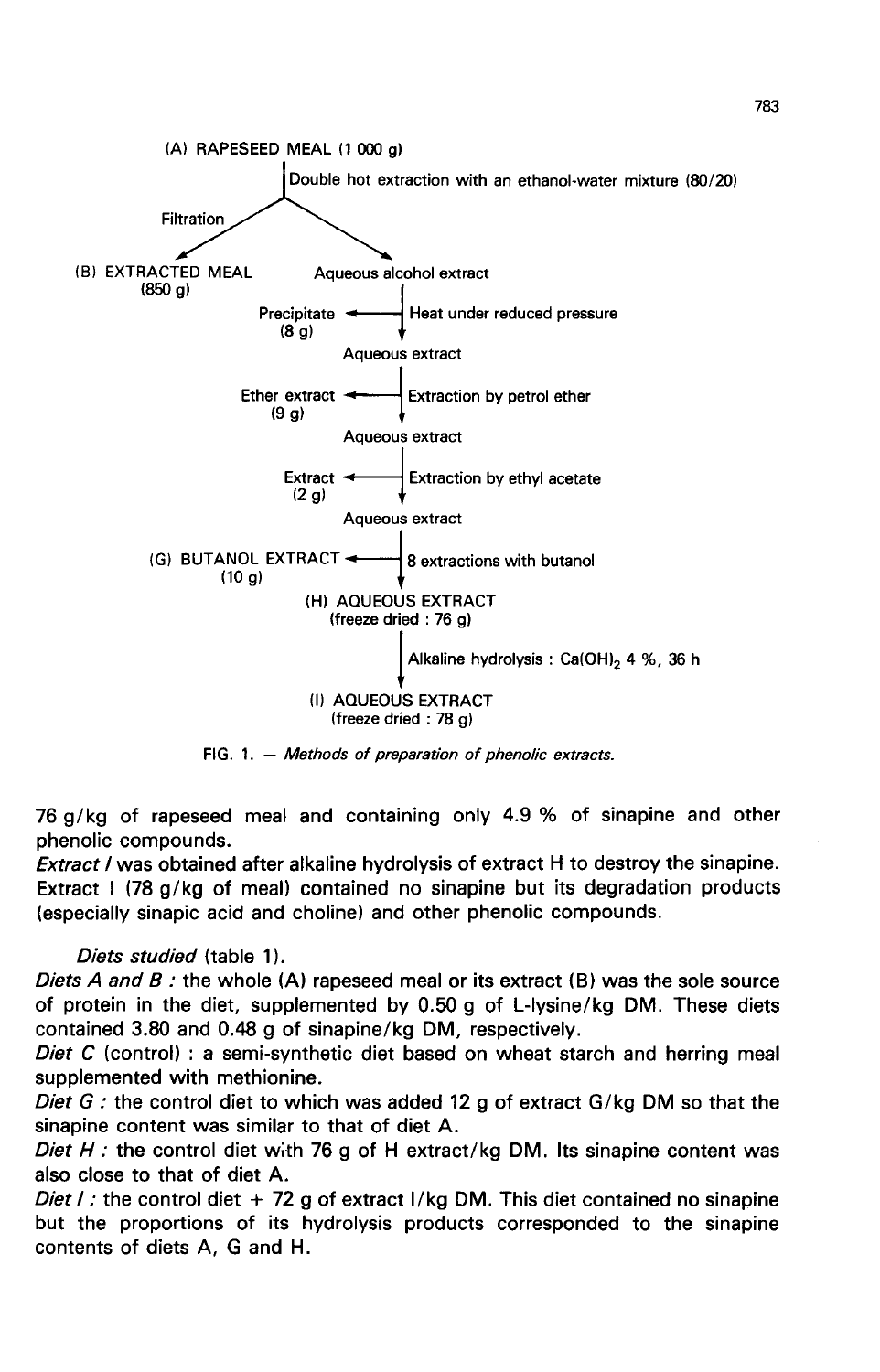| Diet                        | А       | в     | с       | G       | н       |                   |
|-----------------------------|---------|-------|---------|---------|---------|-------------------|
| Rapeseed cake (A)           | 330     |       |         |         |         |                   |
| Extracted rapeseed cake (B) |         | 297   |         |         |         |                   |
| Herring meal                |         |       | 150     | 150     | 150     | 150               |
| Methionine                  |         |       | 2.5     | 2.5     | 2.5     | 2.5               |
| L. lysine                   | 0.50    | 0.50  |         |         |         |                   |
| G. extract                  |         |       |         | 12      |         |                   |
| H. extract                  |         |       |         |         | 76      |                   |
| I. extract                  |         |       |         |         |         | 72                |
| Wheat starch                | 591.5   | 624.5 | 769.5   | 757.5   | 693.5   | 697.5             |
| <b>Minerals</b>             | 40      | 40    | 40      | 40      | 40      | 40                |
| Vitamins + starch           | 18      | 18    | 18      | 18      | 18      | 18                |
| Maize $oil + vitamins$      | 20      | 20    | 20      | 20      | 20      | 20                |
| Sinapine                    | 3.80    | 0.48  |         | 3.74    | 3.72    | <b>Hydrolysis</b> |
| Other phenolic compounds    |         |       |         | $\div$  | $+ + +$ | products          |
| Gross energy (kcal)         | 4 2 7 3 | 4 240 | 4 2 5 4 | 4 2 5 1 | 4 2 4 9 | 4 193             |
| Crude protein               | 129     | 132   | 122     | 127     | 132     | 131               |

TABLE 1 Composition of the diet (a/ka DM)

All the diets were balanced in essential amino acids and supplemented in minerals, vitamins and essential fatty acids to meet the requirements of growing rats (Vermorel, 1972).

Animals. – Sixty male Sprague-Dawley rats of a mean initial weight of 95 g were randomly allotted to 6 groups of 10 rats each and reared in individual cages. The protein/energy ratios were similar in diets A, B and C : 6.38  $\pm$  0.05 mg of crude protein/kJ metabolizable energy.

Feeding design.  $-$  The rats received one of the diets described above during a period of only 15 days due to the small quantities of G, H and I extracts available. Diets A, B and C were fed pure and ad libitum from the first day onwards. Diets G, H and I were mixed with the control diet for the first 5 days (25, 25, 50, 50 and then 75 %) in order not to introduce complications which could arise as a result of diet unpalatability. Since the quantity of the products was limited, the number of rats was reduced to 5, 8 and 8 from day 8 in groups G, H and I, respectively ; the discarded rats were withdrawn randomly.

*Measurements.*  $-$  The rats were weighed at 8 a.m. on days 1, 4, 8, 11 and 15 of the trial. After sacrifice the gut contents were eliminated to permit determination of empty body weight gain (EBWG1. The distribution, refusal and intake of each rat were recorded every day.

The faeces and urine from 5 rats in each group were collected separately over a period of 7 days (experimental days 8 to 15) to determine dietary digestibility and nitrogen retention.

The results on intake, growth rate, feed efficiency and diet digestibility were compared by analysis of variance and Student's t-test.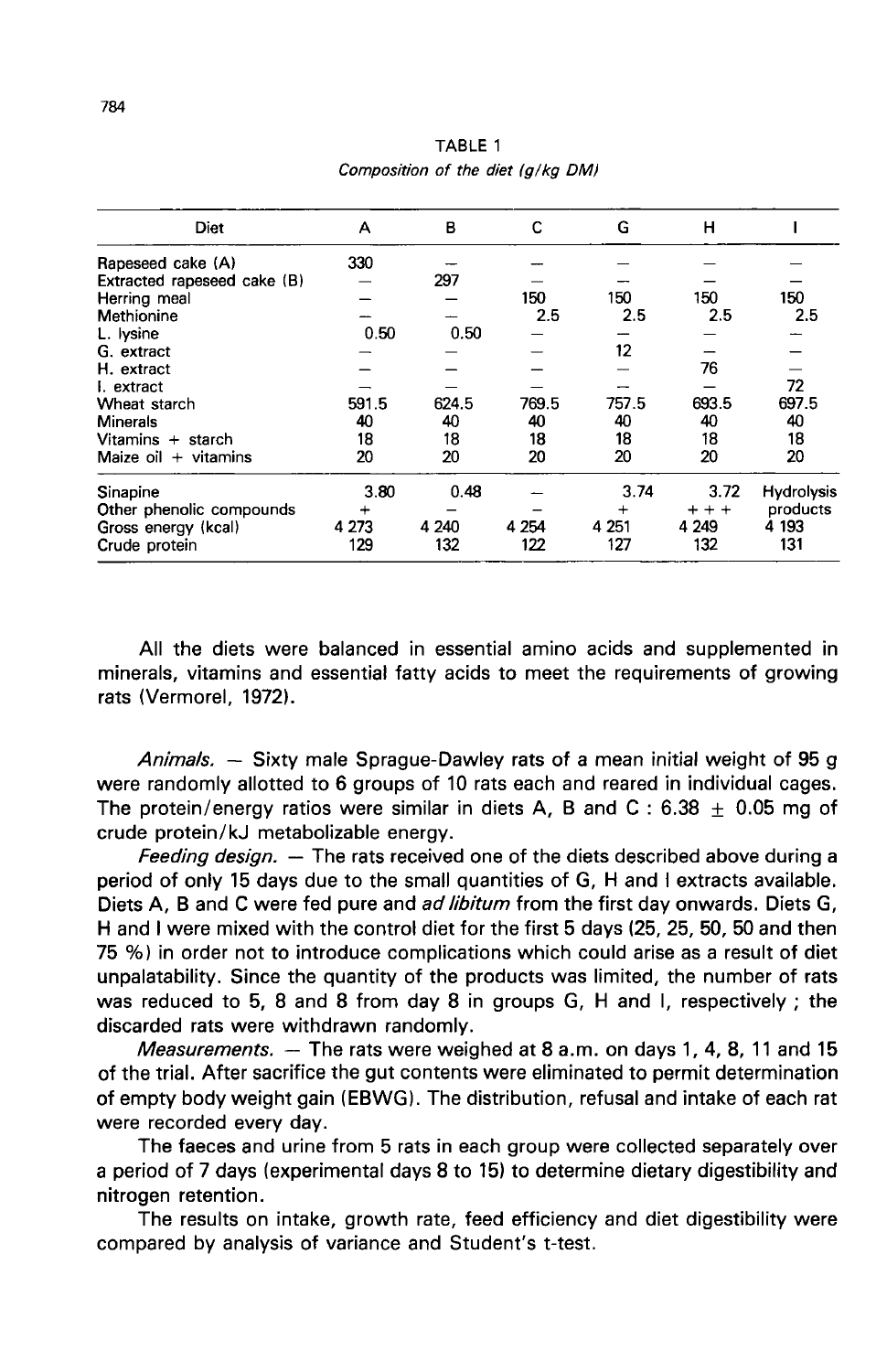### Results.

#### Diet palatability and feed efficiency (table 2).

Effect of extracting sinapine from the rapeseed meal.  $-$  The extraction of sinapine and phenolic compounds from the rapeseed resulted in significant increases (P  $<$  0.01) in feed intake (+ 7 %), live weight gain (+ 13 %) and empty body weight gain  $(+ 12\%)$  (P < 0.05). Feed efficiency was improved by 6 %  $(0.10 < P < 0.05)$  during the whole experimental period, but remained inferior to that obtained with the control diet.

Effect of addition of extracts G, H and  $l. -$  During the first 8 days, food intake was much lower than with the control diet (P  $<$  0.01) ; means of 20, 19 and 16 % were obtained for groups G, H and I, respectively, but the differences were reduced over the course of the experiment in spite of the increase in the percentage of extract in the feed. The corresponding daily body weight gains were lower than that of the controls (P  $<$  0.001) : 40, 39 and 33 % for groups G, H and I, respectively.

In contrast, after this period of adaptation, food intakes of rats receiving diets G, H and I were very high and similar to that of the control group. Growth rate and feed efficiency were slightly (NS) higher than those of the control group, probably due to compensatory growth.

### Digestive and metabolic utilization of proteins (table 3).

*Effect of extracting sinapine from the rapeseed meal.*  $-$  The extraction of sinapine and other phenolic compounds from the rapeseed meal had no significant effect on apparent digestibilities of the dry matter, energy and protein of diet B compared with diet A. In addition, it had no effect on the metabolic utilization of protein ; net protein utilization (NPU = N gain  $\times$  100/N intake) and the coefficient of nitrogen retention (CR = N gain  $\times$  100/digestible N) were very similar for the two diets. Finally, for a given intake of metabolizable energy (ME), the quantities of protein retained were very similar and close to that of the control group.

Effect of addition of extracts.  $-$  The incorporation of extract G, rich in sinapine, at a level corresponding to the sinapine content of diet A (whole rapeseed meal), had no significant effect on the dry matter, energy and protein digestibilities of the diet nor on the metabolic utilization of protein. This was demonstrated by the fact that the NPU, CR and quantity of protein fixed for a given ME intake were very similar to those of the control group.

The incorporation of extract H (rich in sinapine and other phenolic compounds), and especially of extract I (containing the hydrolysis products of sinapine and other phenolic compounds), resulted in reductions of 0.8 point in the digestibility of energy and of 1.7 or 2.9 points in protein digestibility ( $P < 0.05$ ). The NPU and CR of nitrogen were also lower than with the control group or group G, but the quantities of protein retained for a given ME intake were not significantly different.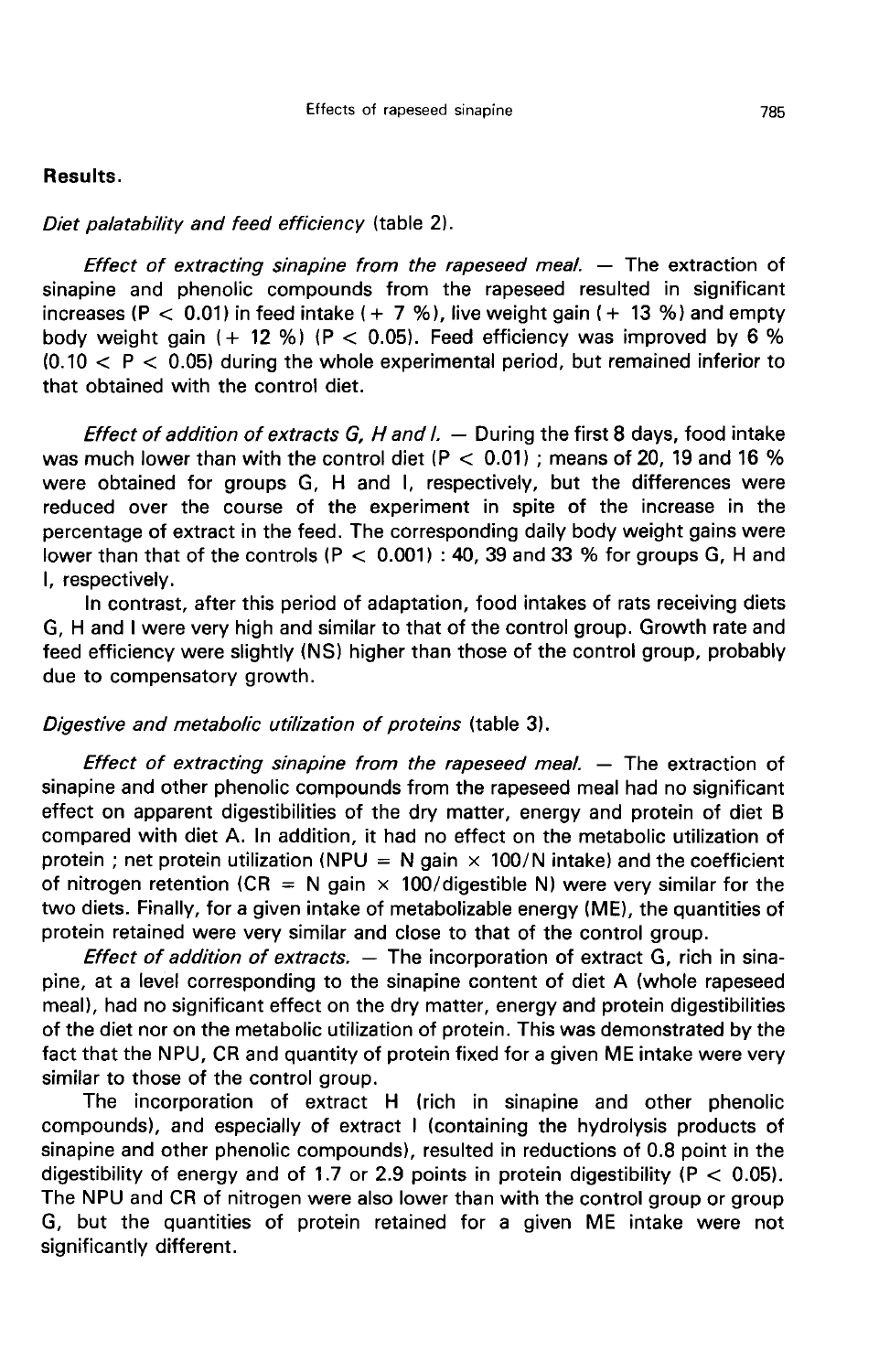| Group                                                                                                                                           | ⋖                                                                                                                    | ∞                                                                                                                                                               | ပ                                                                                       | ပ                                                                        | ェ                                                                                                 |                                                                                                                                   | Δ.          | ဌ                   |
|-------------------------------------------------------------------------------------------------------------------------------------------------|----------------------------------------------------------------------------------------------------------------------|-----------------------------------------------------------------------------------------------------------------------------------------------------------------|-----------------------------------------------------------------------------------------|--------------------------------------------------------------------------|---------------------------------------------------------------------------------------------------|-----------------------------------------------------------------------------------------------------------------------------------|-------------|---------------------|
| Number of animals<br>Dry matter intake (g/d)<br>Daily weight gain (g)<br>Feed efficiency (g/g)<br>8 First days                                  |                                                                                                                      | មិន្ទុង<br>មិន្ទុង<br>កំពូង                                                                                                                                     | $\tilde{a}$                                                                             |                                                                          | $\mathbf{S}$                                                                                      | $\begin{array}{ll} & 10 & 10 \\ 13.44^{\text{cd}} & \pm 0.29 \\ 4.81^{\circ} & \pm 0.53 \\ 0.359^{\circ} & \pm 0.047 \end{array}$ |             |                     |
|                                                                                                                                                 | $\begin{array}{rcl} 14.00^{\circ} & \pm& 0.91 \\ 4.89^{\circ} & \pm& 0.56 \\ 0.350^{\circ} & \pm& 0.041 \end{array}$ | $+1.10$<br>$+ 1.51$<br>$+ 1.039$<br>$+ 1.039$                                                                                                                   | $\begin{array}{r} 15.94^a \pm 1.02 \\ 7.22^a \pm 1.05 \\ 0.466^a \pm 0.037 \end{array}$ | $1.0800$<br>$1.0800$<br>$1.0800$<br>្គ<br>ស្គូ<br>ក្នុង មិន<br>ក្នុង មិន | $\begin{array}{rl} 12.93^d & \pm& 1.02 \\ 4.41^c & \pm& 0.53 \\ 0.341^b & \pm& 0.077 \end{array}$ |                                                                                                                                   |             | ន្ល<br>នូ ខ្លួ ខ្លួ |
| 7 <i>Following days</i><br>Number of animals<br>Dry matter intake (g/d)<br>ME intake (kcal/d)<br>Daily weight gain (g)<br>Feed efficiency (g/g) |                                                                                                                      |                                                                                                                                                                 |                                                                                         |                                                                          |                                                                                                   |                                                                                                                                   |             |                     |
|                                                                                                                                                 |                                                                                                                      | $\frac{10}{75.0}$ 19<br>75.0<br>75.0                                                                                                                            | 19.69 $^{10}_{71,1}$<br>77.1                                                            | $-19.34^b$ $\frac{5}{75.1}$ 1.75 19                                      |                                                                                                   | 19.69 <sup>b</sup> $\frac{8}{1.51}$ 19.61 <sup>b</sup> $\frac{1}{2}$ 1.30<br>76.5 $\cdots$ 7 = 74.9<br>74.9                       | $\ast$      | 1.26                |
|                                                                                                                                                 | 20.36 <sup>b</sup> $\pm$ 1.13<br>$71.0$<br>6.60 $\pm$ 0.70<br>6.60 $\pm$ 0.025                                       | $7.47 \pm 0.66$<br>0.342 <sup>b</sup> $\pm$ 0.028                                                                                                               | $6.77 \pm 1.35$<br>0.339 <sup>b</sup> $\pm$ 0.044                                       | $44.40$<br>$+ 1.40$<br>$7.06$<br>$0.363^{ab}$                            | $7.39 \pm 0.91$<br>0.376° $\pm$ 0.036                                                             | $10.86$<br>$1 + 0.88$<br>7.50<br>0.382ª                                                                                           | <u>ဗ</u> ူး | 88<br>0.89          |
| Whole period                                                                                                                                    |                                                                                                                      | 5                                                                                                                                                               | ₽                                                                                       |                                                                          |                                                                                                   |                                                                                                                                   |             |                     |
| Number of animals<br>Dry matter intake (g/d)<br>Daily weight gain (g)<br>Feed efficiency (g/g)                                                  | $17.18b \pm 0.60$<br>$5.75c \pm 0.52$<br>$0.334b \pm 0.026$<br>$5.54b \pm 0.336$                                     | $\begin{array}{rcl} & 18.41^a & \pm & 0.50 \\ & 6.51^b & \pm & 0.11 \\ & 0.354^b & \pm & 0.020 \\ & 0.354^b & \pm & 0.020 \\ & 5.87^b & \pm & 0.39 \end{array}$ | _<br>೧೮೯                                                                                |                                                                          |                                                                                                   |                                                                                                                                   |             |                     |
|                                                                                                                                                 |                                                                                                                      |                                                                                                                                                                 | 3888<br>-000<br>-000<br>++++                                                            |                                                                          |                                                                                                   |                                                                                                                                   |             | ខិត្តន៍¥<br>ទី១១១   |
| EBWG (g/d)                                                                                                                                      |                                                                                                                      |                                                                                                                                                                 | $0.397^a$                                                                               |                                                                          |                                                                                                   |                                                                                                                                   |             |                     |

Growth performance of the rats during the experimental period.<br>
(Means and standard deviations ; significance : \*P < 0.05 ; \*\*P < 0.01 ; LSD : least significant difference P < 0.05.) TABLE<sub>2</sub>

ME : metabolizable energy ; EBWG : empty body weight gain.<br>On the same line, 2 values with different superscripts are significantly different (P < 0.05).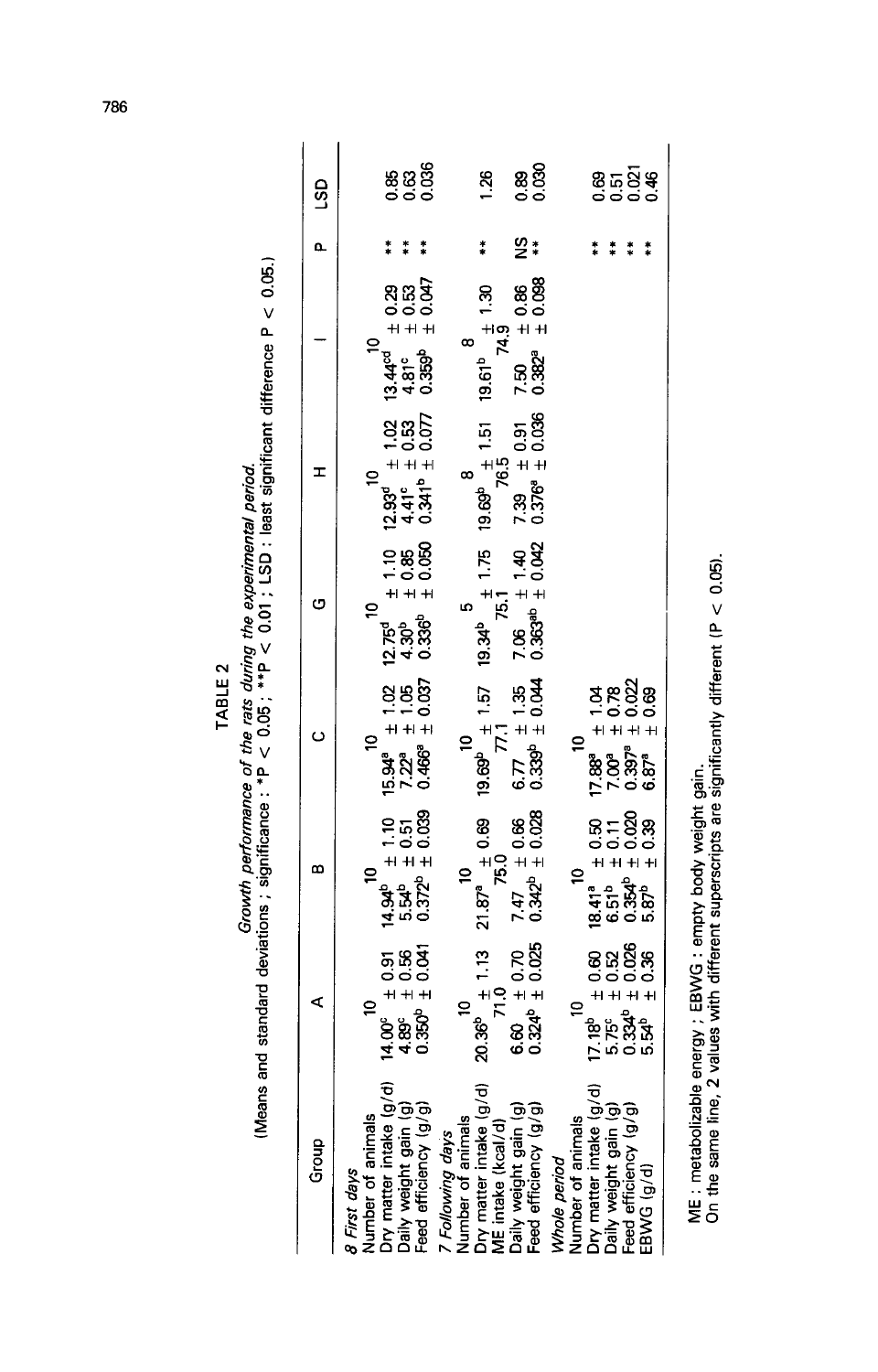TABLE 3

Diet digestibility and protein utilization after a 8 day-adaptation period.<br>(5 animals per group ; means and standard deviations ; \*\*P < 0.01.)

| Group                                                                                                                                                         | ⋖                    | ∞                                                                                                                                                                                                                                      | Ō                                                                                                                                                                                                                                                        | G                                                         | I                                                                                                                                |                                       | ۵       |
|---------------------------------------------------------------------------------------------------------------------------------------------------------------|----------------------|----------------------------------------------------------------------------------------------------------------------------------------------------------------------------------------------------------------------------------------|----------------------------------------------------------------------------------------------------------------------------------------------------------------------------------------------------------------------------------------------------------|-----------------------------------------------------------|----------------------------------------------------------------------------------------------------------------------------------|---------------------------------------|---------|
|                                                                                                                                                               |                      |                                                                                                                                                                                                                                        |                                                                                                                                                                                                                                                          |                                                           |                                                                                                                                  |                                       |         |
| ਚ<br>Dry matter intake (g/d)<br>Gross energy intake (kcal/d<br>ME intake (kcal/d)<br>Nitrogen intake (mg/d)                                                   | ຕັນ<br>ປະຊິຍ<br>ປະຊິ | 4 + + a + + a st<br>0 st<br>0 st = 8<br>0 st = 9 st = 9 st = 9 st = 9 st = 9 st = 9 st = 9 st = 9 st = 9 st = 9 st = 9 st = 9 st = 9 st = 9 st = 9 st = 9 st = 9 st = 9 st = 9 st = 9 st = 9 st = 9 st = 9 st = 9 st = 9 st = 9 st = 9 | <b>&amp;</b> 0.8<br>+ 0.8 = 0.8<br>+ 0.2 + 0.8 = 0.8<br>= 0.8 = 0.8 = 0.8 = 0.8<br>= 0.8 = 0.8 = 0.8 = 0.8 = 0.8<br>= 0.8 = 0.8 = 0.8 = 0.8 = 0.8 = 0.8 = 0.8 = 0.8 = 0.8 = 0.8 = 0.8 = 0.9 = 0.9 = 0.9 = 0.9 = 0.9 = 0.9 = 0.9 = 0<br>= 0.8 = 0.8 = 0.9 | ១ខ<br>ទី ២នុទ្ធនិន្ទ្ធ មី ដូច<br>មិន្ទ្រី មិន ទី ខ្ញុំ ទី | යය සලා<br>පසු පි<br>អ ។ ឆ្នាំ<br>ឆ្លូ <sub>។</sub> ខ្លួន ខ្លួន ខ្លួ <sub>ន</sub><br>ន្លូ <sub>។</sub> ខ្លួន ខ្លួន ខ្លួន<br>ដូង ន | −<br>66 89<br>66 89<br>್ರ<br>೧೩<br>೧೩ | 222 *** |
|                                                                                                                                                               |                      |                                                                                                                                                                                                                                        |                                                                                                                                                                                                                                                          |                                                           |                                                                                                                                  |                                       |         |
|                                                                                                                                                               |                      |                                                                                                                                                                                                                                        |                                                                                                                                                                                                                                                          |                                                           |                                                                                                                                  |                                       |         |
| Dry matter digestibility (p. 100)<br>Energy digestibility (p. 100)<br>Nitrogen digestibility (p. 100)<br>Nitrogen   ) mg/d<br>retention   ) mg for 75 kcal ME |                      |                                                                                                                                                                                                                                        |                                                                                                                                                                                                                                                          |                                                           |                                                                                                                                  |                                       |         |
|                                                                                                                                                               |                      |                                                                                                                                                                                                                                        |                                                                                                                                                                                                                                                          |                                                           |                                                                                                                                  |                                       |         |
|                                                                                                                                                               |                      |                                                                                                                                                                                                                                        |                                                                                                                                                                                                                                                          |                                                           |                                                                                                                                  |                                       |         |
|                                                                                                                                                               |                      |                                                                                                                                                                                                                                        |                                                                                                                                                                                                                                                          |                                                           |                                                                                                                                  |                                       |         |
| ⊻<br>≅¥∯                                                                                                                                                      |                      |                                                                                                                                                                                                                                        |                                                                                                                                                                                                                                                          |                                                           |                                                                                                                                  |                                       |         |
| N Retention $\times$ 100/N inte                                                                                                                               |                      |                                                                                                                                                                                                                                        |                                                                                                                                                                                                                                                          |                                                           |                                                                                                                                  |                                       |         |
| N Retention x 100/digest                                                                                                                                      |                      |                                                                                                                                                                                                                                        |                                                                                                                                                                                                                                                          |                                                           |                                                                                                                                  |                                       | 2 * 2   |
|                                                                                                                                                               |                      |                                                                                                                                                                                                                                        |                                                                                                                                                                                                                                                          |                                                           |                                                                                                                                  |                                       |         |

On the same line, values with different superscripts are significantly different (P  $<$  0.05).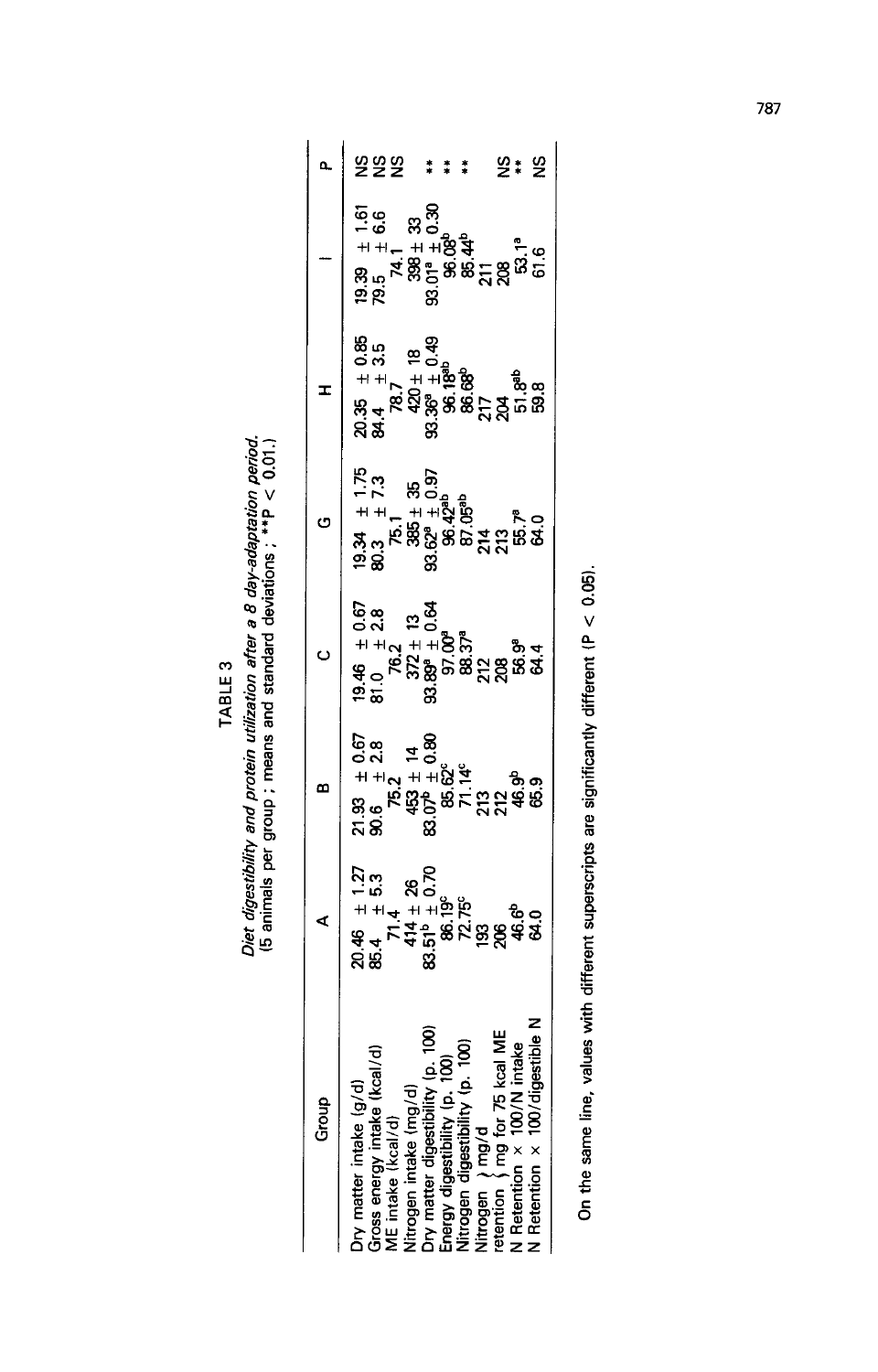Finally, macroscopic examination did not show any anomaly in the gut, liver or kidneys of rats which had received extracts G, H or I. No pathological investigations were conducted, but it did not appear that sinapine and other phenolic compounds extracted from rapeseed meal had any effect on rats during the 15-day experiment.

# Discussion and conclusion.

After one week of adaptation, the use of rapeseed meal with very low ITC and VTO contents, as a sole source of protein for growing rats, provided a performance level similar to that of the control group ; this confirms the results of Vermorel, Fayet and Baudet (1978). In agreement with the results of Josefsson and Uppström (1976), this study indicates that sinapine and other phenolic compounds extracted from rapeseed, and their degradation products, reduced palatability and, thus, rat growth. Extraction of all the phenolic compounds from the rapeseed meal significantly improved intake during the course of the experiment. In contrast, even at a low concentration, the incorporation of sinapin or other phenolic compounds markedly reduced food intake during the first days.

One of the most interesting results of this study is the progressive adaptation of the rats to these compounds when they were added to the control diet. After about one week, animal intake, growth rate and feed efficiency equalled those of the controls ― and could be even better due to compensatory growth. These results may be compared with those obtained by Austin and Wolff (1968) on rats, although they gave no details on animal age and performance level.

The results obtained after sinapine was extracted from rapeseed meal, or added to the control diet at an equivalent rate, indicate that sinapine had no depressive effect on digestive and metabolic utilization of protein. These results confirm the conclusions of preceding authors studying the performance of rats or chickens. In contrast, the other phenolic compounds present in extract H and their hydrolysis products (extract I) appeared to exert a depressive effect on digestive utilization of the dietary components especially protein.

In conclusion, the phenolic compounds in rapeseed meal are partly responsible for the poor palatability of rapeseed diets and reduction in animal performance during the first days. Their effects may be limited by progressive adaptation to the diets. The reduction in feed intake and growth rate of rats fed rapeseed meal, observed after about 10 days, appears to be due to glucosinolates rather than to sinapine (Vermorel, Davicco and Evrard, 1987). Sinapine itself had no depressive effect on the digestive and metabolic utilization of the diet and does not appear to be toxic for growing rats.

Reçu en octobre 1986. Accepté en mars 1987.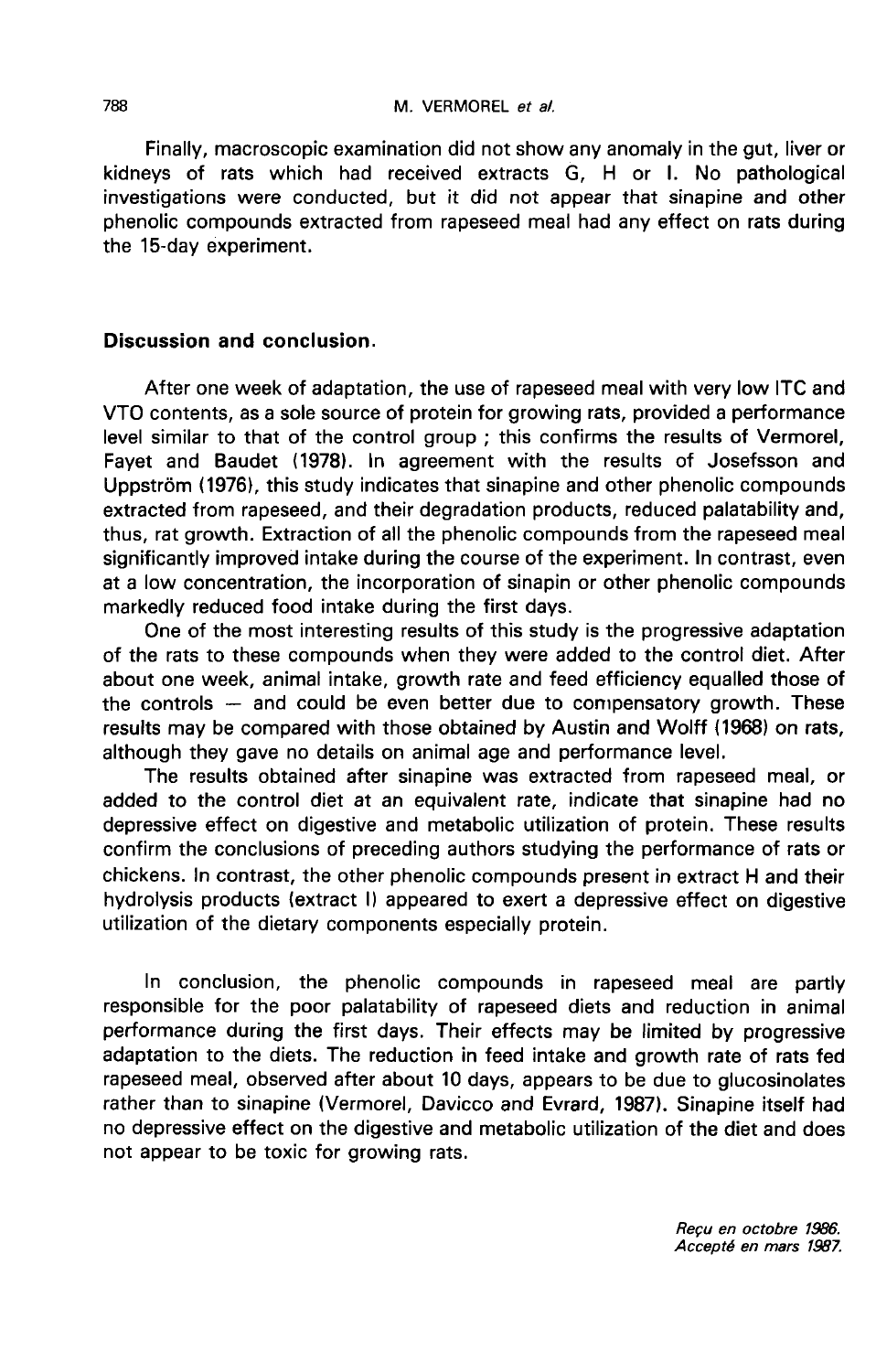Acknowledgements. — This study was carried out with financial aid from CETIOM within the 1982 CETIOM/INRA program « Recherches sur les Oléagineux ». The authors wish to thank J. P. Robin (INRA, Montpellier) for his suggestions concerning the extraction of the other phenolic compounds.

Résumé. Valorisation du tourteau de colza. 5. lnfluence de la sinapine et des autres composés phénoliques extraits du colza sur l'appétibilité et la valeur nutritive des régimes chez le rat en croissance.

Six lots de 10 rats en croissance ont reçu ad libitum pendant 15 jours l'un des régimes suivants contenant par kg de MS, respectivement : A, du tourteau de colza (3,80 g de sinapine) ; B, du tourteau de colza extrait par une solution hydro-alcoolique (0,48 g de sina-<br>pine) ; C, le régime témoin ; G, le régime témoin + 3,74 g de sinapine extraite ; H, le régime  $t$ émoin + 3,72 g de sinapine et d'autres composés phénoliques ; l, le régime témoin + les produits d'hydrolyse de la sinapine et des autres composés phénoliques.

Au cours des 8 premiers jours, la consommation de matière sèche et le gain de poids vif des rats ont été significativement réduits par l'ingestion de sinapine et des autres composés phénoliques. Cependant, après cette période d'adaptation, leurs performances ont été comparables à celles des animaux témoins. Les digestibilités de la matière sèche et de l'énergie et l'utilisation des matières azotées n'ont pas été modifiées par l'ingestion de sinapine, mais légèrement réduites dans le cas des régimes H et 1.

#### References

- AUSTIN F. L., WOLFF I. A., 1968. Sinapine and related esters in seed meal of Crambe abyssinica. J. agr. Food Chem., 16, 132-135.
- BELL J. M., 1984. Nutrients and toxicants in rapeseed meal : a review. J. anim. Sci., 58, 996-1010.
- BILLE N., EGGUM B. 0., JACOBSEN L, OLSEN 0., SORENSEN H., 1983. The effects of processing on antinutritional constituants and nutritive value of double low rapeseed meal. Z. Tierphysiol., Tierernähr., Futtermittelk., 49, 148-163.
- CLANDININ D. R., 1961. Rapeseed oil meal studies. 4. Effect of sinapine, the bitter substance in rapeseed oil meal, on the growth of chickens. Poultry Sci., 40, 484-487.
- FENWICK G. R., CURTIS R. F., 1980. Rapeseed meal and its use in poultry diets. A review Anim. Feed Sci. Technol, 5, 255-298.
- FENWICK G. R., HOGGAN S. A., 1976. The tannin content of rapeseed meals. Br. Poultr. Sci., 17, 59-62.
- GLICK Z., JOSLYN M. A., 1970. Food intake depression and other metabolic effects of tannic acid in the rat. J. Nutr., 100, 509-515.
- GOH Y. K., ROBBLEE A. R., CLANDININ D. R., 1983. Influence of glucosinolates and free oxyzolidinethione in a laying diet containing a constant amount of sinapine on the trimethylamine content and fishy odour of eggs from brown-shelled egg layers. Can. J. anim. Sci., 63, 671-676.
- HOBSON-FROHOCK A., LAND D. G., GRIFFITHS N. M., CURTIS R. F., 1973. Egg taints : association with trimethylamine. Nature, Lond., 243, 304-305.
- JOSEFSSON E., UPPSTRÖM B., 1976. Influence of sinapine and p. hydroxybenzylglucosinolate on the nutritional value of rapeseed and white mustard meals. J. Sci. Fd. Agric., 27, 438-442.
- KOZLOWSKA H., SABIR M. A., SOSULKI F. W., 1975. Phenolic constituants in rapeseed flour. Can. Inst. Food Sci. Technol. J., 8, 160-163.
- LARSEN L. M., OLSEN 0., PLOGER A., SORENSEN H., 1983. Phenolic choline esters in rapeseed : possible factors affecting nutritive value and quality of rapeseed meal. Proc. 6th int. Rapeseed Conf., 1577-1582. Paris, 17-18-19 mai 1983.

Reproduction, Nutrition, Développement nº 4, vol. 27 (1987). - 4